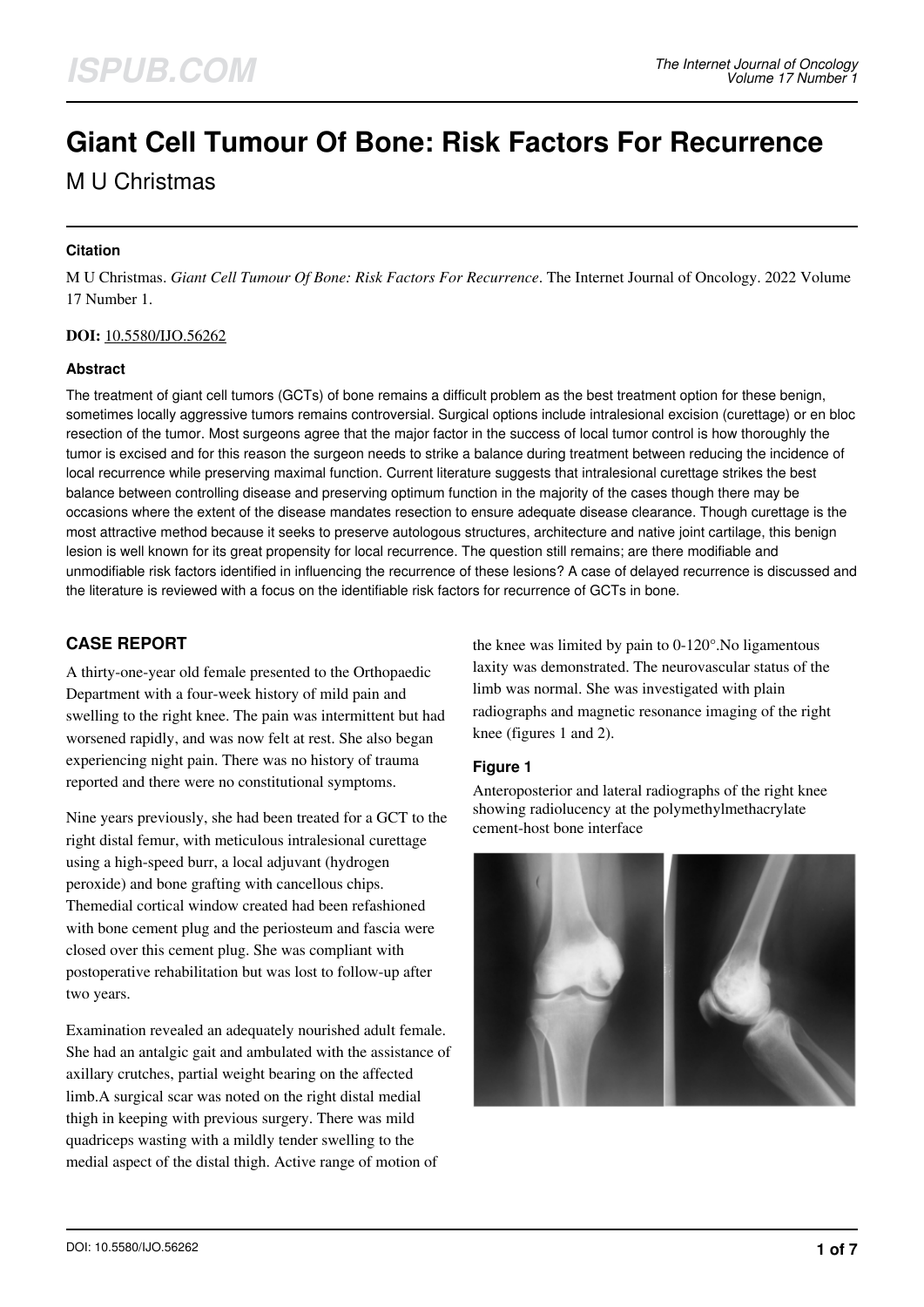#### **Figure 2**

Coronal and Sagittal T1 weighted views of knee showing hypointense lesion adjacent to cement



Three weeks after presentation, she underwent a repeat extended curettage. An incision was made on the distal medial thigh, excising the previous scar. The vastus medialis was elevated and the cortex accessed anterior to the medial collateral ligament (figure 3A). The cement plug was removed by drilling bone around its periphery (figure 3B). tumor was seen adherent to the plug's undersurface. The cavity was curetted, power-burred, then irrigated with hydrogen peroxide and normal saline (figure 3C). Forty-five milliliters of cancellous bone allograft was impacted into the cavity. Cortical struts were used to buttress the outer cavity and bone putty packed into any remaining defects (figure 3D). The wound was closed in layers.

## **Figure 3**

Intraoperative pictures showing A) recurrent tumor, B) cement plug removed, C) cavity remaining after extended curettage and D) cavity packed with cortical struts and cancellous chips



Immediately post-operatively, the right lower limb was immobilized in an above knee, Plaster of Paris back slab that was later replaced by a hinged knee brace at two weeks.

Histopathologic findings confirmed recurrence of the Giant Cell Tumors. She progressed through crutch walking to independent ambulation over a six-month period. Radiographs done at the six month follow up showed no radiographic evidence of recurrence and confirmed incorporation of the bone graft. She regained full knee extension and flexion however there was no hyperextension when compared to seven degrees hyperextension on the contralateral knee. At one-year follow-up, she was fully functional with respect to her daily activities of daily living and complained of occasional mild pain to the surgical site.

# **DISCUSSION**

The reported incidence of GCT of bone in Western countries is about 5% of all skeletal tumors and approximately 22% of all benign bone tumors (1-4). A higher incidence of GCT compared to the reported incidences for other regions around the world has been reported in the Indian subcontinent population and the South East Asia region (5-9). Many surgeons treat giant cell tumor of bone (GCT) with intralesional curettage. Wide resection is reserved for extensive bone destruction where joint preservation is impossible or when expendable sites are affected. This type of tumor of bone has a well-known propensity for local recurrence after surgical treatment. Local recurrences appear to be related to the surgical margin and are clinically characterized by pain and radiologically by progressive lysis of the bone graft or the adjacent cancellous bone. If the option of treatment is curettage with cementation, lysis or failed development of the sclerotic rim between the cement and cancellous bone may suggest recurrence (10). Current recurrence rates between 10-20% with meticulous curettage and extension of tumor removal using mechanized burrs and adjuvant therapy are a vast improvement on the historically reported recurrence rates of 50-65% with curettage alone (1, 2, 11-16). However, risk factors for recurrence still pose a problem and thus the best treatment of these tumors remains controversial.

Saika et al retrospectively studied 124 cases of histologically proven GCT of bone in an Indian population, treated at their institution and found that though their incidence of GCT was higher than that of the Western world, their overall recurrence rate of 10.3% was comparable to those reported in the available literature.(5) Similarly in a retrospective analysis of 621 Chinese patients in a single institution, thirty-five (12.4%) of the 283 patients with a primary giant cell tumor developed a local recurrence after a median of nineteen months (9). Ethnicity, therefore, appears to have no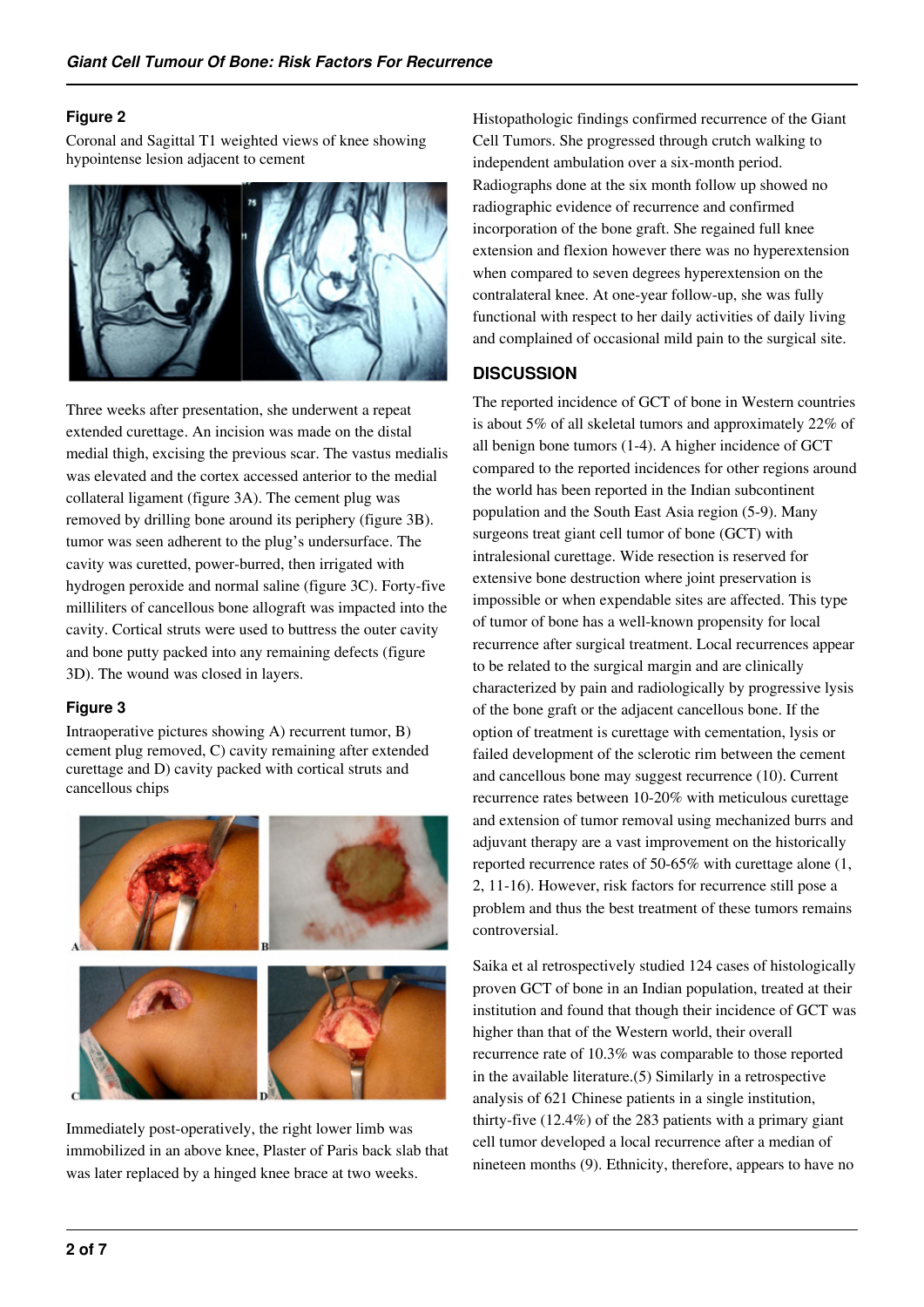significant influence on recurrence rates and cannot be seen as a risk factor.

Klenke et al retrospectively evaluated the recurrence-free survival after surgical treatment of GCT in 118 patients between 1985 and 2005 to determine the influence of demographic factors on the risk of recurrence. Among the disease-related and demographic factors analyzed for their impact on recurrence, they found that age at the time of diagnosis independently predicted recurrence regardless of the status of the disease and the aggressiveness of the chosen treatment. The recurrence rate decreased as the patient's age increased. Subgroup analysis revealed patients 25 years and younger at diagnosis had the greatest hazard of local recurrence (17). The greater risk of young patients having recurrence develop has been reported in the past and is thought to be associated with increased bone turnover in young people (13). On the contrary, when Niu et al analyzed age as it relates to recurrence-free survival, they found that age did not have a significant effect on survival in their population (9). Gender was not found to have any influence on the rate of recurrence of GCT of bone (9, 16, 17). Similarly, the presence or absence of a pathological fracture in the involved location was not found to have a significant effect on local recurrence (9, 16).

The location of the tumor has been indicated in the past to influence local recurrence. Some authors reported that the recurrence rate varied depending on the tumor site (18, 19). Vander Griend et al pointed out that giant cell tumors in the distal part of the radius were particularly aggressive. In their series, 74% (seventeen) of twenty-three patients received tumor resection and an additional patient underwent amputation due to recurrence (20). A higher rate of local recurrence among distal radius lesions treated with curettage compared to lesions in other anatomic locations has been described (21, 22). Kremen et al retrospectively reviewed 230 patients with giant cell tumor of bone treated from over a thirty year period and found that their local recurrence rate in distal radius lesions treated with curettage and adjuvant phenol cautery was much lower by comparison (23). The authors believed that much of this discrepancy came from differences in the treatment modalities utilized to treat these particularly aggressive tumors rather than the location of the tumor itself being a risk of recurrence (23).

The Campanacci classification is often used to grade these tumors radiologically as Grades I, II and III. Grade I is described as well-defined tumor with a radio-opaque rim, Grade II as well-defined margins with moderately expanded but intact cortex and no radio-opaque rim and Grade III as ill-defined margins with soft tissue mass (1). Grade I is rare and represents a quiescent form in which the involvement of cortical bone is minimal. Grade II is the most common type accounting for more than seventy percent of all GCTs of bone, and shows a thin and moderately bulging cortical shell, whereas grade III tumor severely destroys cortical bone and infiltrates into soft tissue and/or joint space (1). Even though the increasing grade from I to III does not appear to be a reflection of the biologic aggressiveness of the tumor, Rock, Saikia et al, Prosser et al and O'Donnell et al and others have all reported a correlation of recurrence with Grade of these tumors documenting an increased rate of local recurrence of grade III lesions (2, 5, 21, 24, 25). However, the rate of recurrence-free outcomes was found to be insignificant by other authors, between Campanacci grade-I and II tumors and grade-III tumors and had no significant influence on the recurrence rate (16, 26). In fact, one author differed in that grade III was associated with a significantly lower local recurrence rate compared with grade II (9). The grade of tumor as a risk factor of recurrence is still therefore somewhat controversial. The difference in outcomes with respect to the grade might be explained by the choice of operation, since a higher percentage of the grade III are subjected to resections rather than curettage and the difficulty experienced in achieving complete clearance once the tumor has breached its normal anatomic boundaries and extended into soft tissue. The recurrence of GCT often occurs within twelve to twenty-four months. The index case showed recurrence some seven years after curettage of the primary lesion. Though the majority of recurrences usually occur within the first two years, late recurrences are known and long-term surveillance is recommended in these patients (27, 28),

Treatment is a balance between oncological adequacy and functional utility of the limb. The current literature suggests that intralesional curettage with or without adjuvants strikes the best balance in achieving these goals (25, 29, 30). However, there is no consensus in the literature as to whether intralesional curettage carries a higher recurrence rate than wide excision (1, 13, 16, 23, 31, 32). Kremen et al retrospectively reviewed the records of 230 patients with giant cell tumor of bone, stratifying them by primary versus recurrent disease and by surgical treatment and they found a decreased recurrence rate in patients treated with wide excision (23). Similarly, Klenke et al found that out of the twenty-five patients (21%) from a patient population of one hundred and eighteen who had a local recurrence, one of the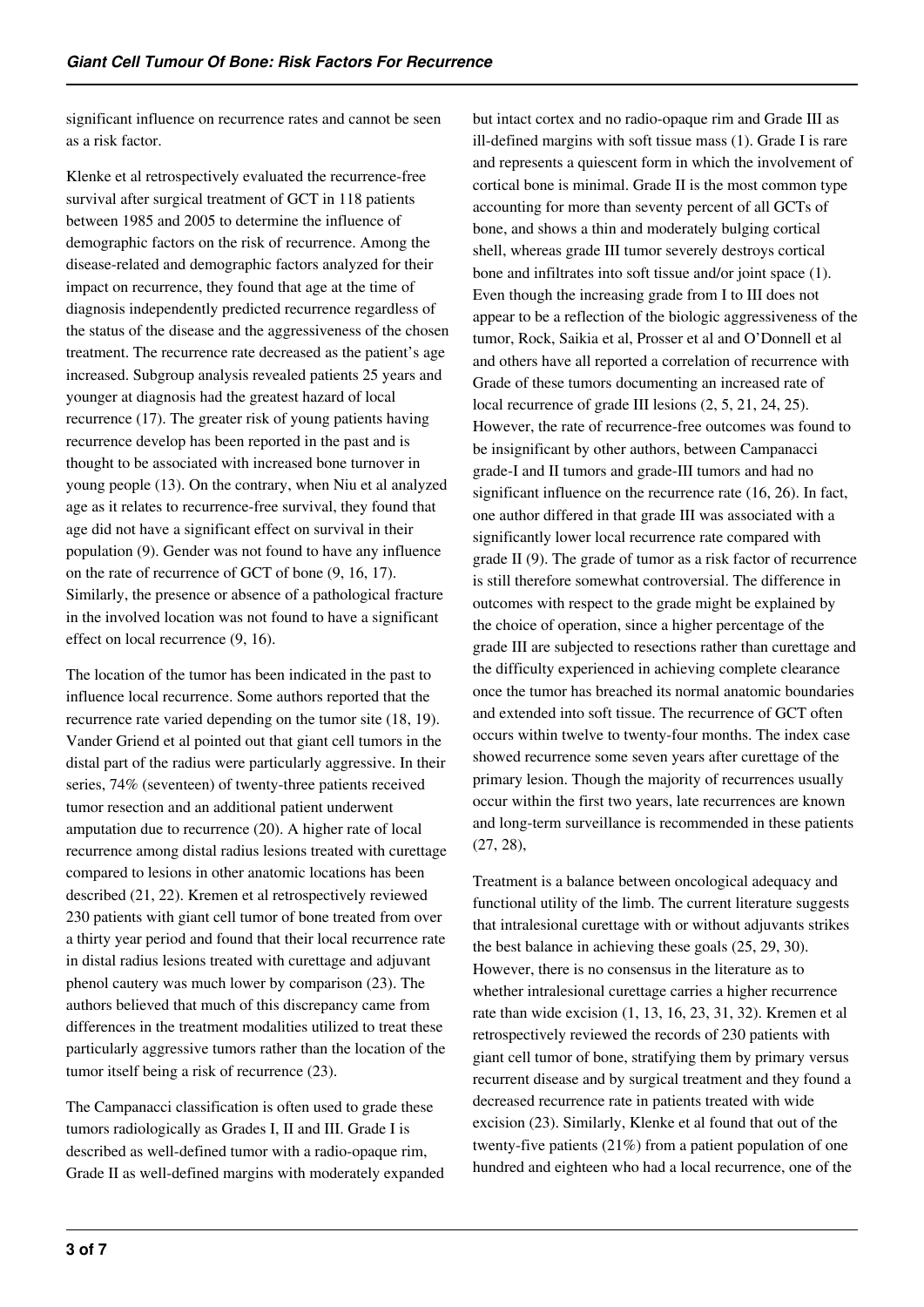patients treated with wide resection had local recurrence while twenty-four patients (25%) treated with intralesional surgery experienced local recurrence (17). Analyzing the hazard ratios associated with recurrence, they found that intralesional surgery had a greater risk of local recurrence compared with wide resection (17). Becker et al in their review of 298 patients showed that in comparison with intralesional procedures, wide resections achieved a significant reduction in the hazard of a recurrence (16). Many of these authors however, included in their studies multiple surgeons, which would introduce potentially considerable variability in surgical techniques (1, 16, 32).

The surgeon has several options available of filling the defect after intralesional curettage. These include autograft bone, allograft bone, an artificial bone graft substitute, or polymethylmethacrylate (PMMA) bone cement (33-35). Bone graft has the theoretical advantage of restoring normal biomechanics to the joint surface to prevent future degenerative joint disease and restoring bone stock. However, two main disadvantages to its use include an extended time for joint protection to prevent a pathological fracture and the difficulty in differentiating tumor recurrence from graft resorption. These disadvantages may be overcome with the use of bone cement as a filling agent (3). In addition, the exothermic reaction of PMMA generates local hyperthermia, which induces necrosis of any remaining neoplastic tissue without causing any major local complication. It provides immediate support and allows for intensive curettage even in the case of large tumor cavities. The additional advantages of low cost, ease of use, lack of donor-site morbidity, elimination of the risk of transmission of disease associated with allograft make PMMA a very encouraging option. It also facilitates the radiographic detection of local recurrence earlier and easier (30). The use of polymethylmethacrylate as an adjuvant is reported to significantly reduce the recurrence rate following intralesional treatment of benign GCTs (16, 25).

Klenke et al in their analysis of surgical management of recurrent GCTs of long bones found that the use of PMMA instead of bone grafting was associated with a decreased risk of tumor recurrence (36). Similar observations were reported for a series of sixty-six patients with recurrent GCTs of the axial skeleton and the extremities (37). Blackley et al prospectively analyzed fifty-nine patients who had a giantcell tumor of a long bone to determine the rate of local recurrence after treatment with curettage with use of a highspeed burr and reconstruction with autogenous bone graft

with or without allograft bone. The twelve percent rate of local recurrence (seven of fifty-nine patients) that resulted appeared comparable with the clinical results reported after the use of chemical adjuvants and cement. They attributed this improvement in part to the extensive use of a high-speed burr. The authors concluded that their study suggested the risk of local recurrence after curettage with a high-speed burr and reconstruction with autogenous graft with or without allograft bone is similar to that observed after use of cement and other adjuvant treatment (34). With respect to curettage and bone cement, the reported rate of local recurrence by O'Donnell et al using curettage and bone cement was 33.3% that decreased to 16.6% when a mechanical burr was used, so they recommend using the burr at the end of all procedures (21). Balke et al also reported high-speed burring plus use of PMMA decreased the rerecurrence rate compared with that of intralesional curettage without any additive therapy. PMMA void filling without high-speed burring showed a tendency toward increased recurrence rates (19).

Once the decision has been made to treat with intralesional therapy, the surgeon then decides whether to use adjuvant therapy to eliminate microscopic remnants of the tumor from the cavity after curettage. Additional adjuvant treatment of the bone bed with hydrogen peroxide, liquid nitrogen or phenol after removal of the tumor has been advocated to decrease the risk of local recurrence when cement is used alone (16, 19, 38, 39). However differing opinions pertaining to the use of adjuvants for extension of curettage is one of those issues that offer topics for eternal debate. Phenol may be advocated as a safer agent than liquid nitrogen for adjuvant therapy because of its reduced depth of penetration with respect to its effective zone of osteonecrosis. Becker et al found the rate of recurrence-free outcomes of between 73% and 85% in patients treated with adjuvants in their retrospective study. Without the use of adjuvants, intralesional treatment resulted in a significantly lower recurrence-free outcome of 51% (16). The authors also found that there was no significant difference among the types of adjuvant therapy regarding the rate of local recurrence, although, as a whole, the group treated with adjuvant therapy had a significant reduction when compared with the group that did not receive adjuvant therapy (16). The study by Trieb et al demonstrated that local recurrence rate of giant cell tumors located in long bones treated with or without phenol was similar  $(40)$ .

A multicentric retrospective study of giant cell tumor of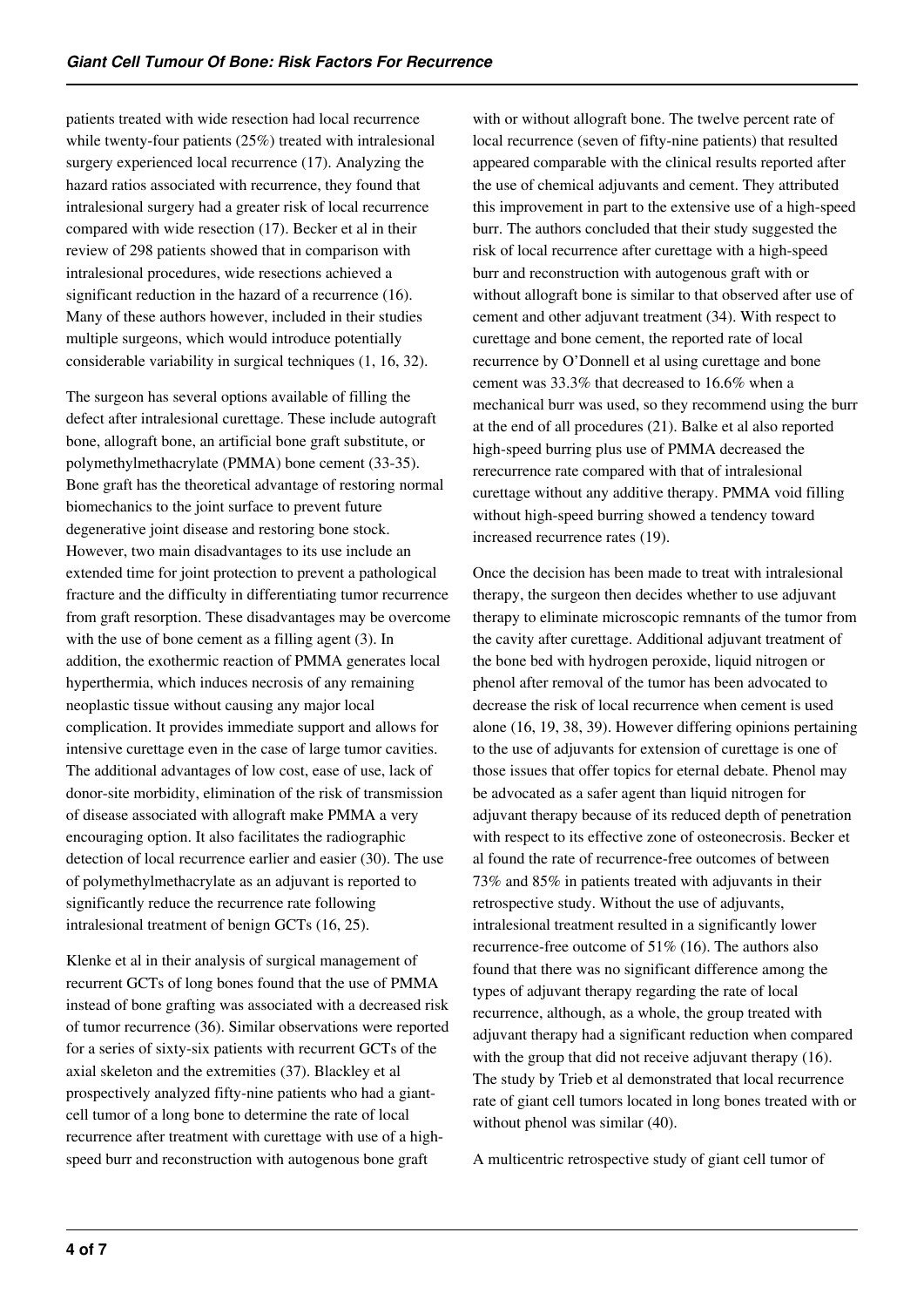bone was conducted among Canadian surgeons using 186 patients with GCTs of bone. The authors found that patients with primary tumors treated with curettage had a 10% recurrence rate. For recurrent lesions treated by curettage, the recurrence rate was 35% suggesting that recurrence is a risk factor for re-recurrence (32). Contrary to the results of the Canadian multicenter study, another study including 384 surgical procedures, involving 256 primary and 128 recurrent tumors, a significant difference was not found in the rate of recurrence of recurrent tumors compared with the rate for primary tumors (16). When the type of procedure performed on each group was analyzed, the use of wide resections did not differ substantially between the two groups. When treated intralesionally without adjuvants, recurrent tumors had a superior rate of recurrence-free outcomes (61%) compared with primary tumors that had been treated the same way (45%). The authors assume that the surgeon's lack of thoroughness when curetting the tumor cavity was responsible for the poor results in the primary cases, and his or her awareness of dealing with a recurrent tumor apparently led to more aggressive surgical treatment of recurrent tumors (16).

# **CONCLUSION**

Awareness of the typical high risk of recurrence of giant cell tumors is an important factor in the treatment of these tumors. Given the lack of randomized controlled trials, there are no conclusive data in the literature to guide clinicians as to how to appropriately stratify patients to determine which subset of patients may be at higher risk of local recurrence, emphasizing the need for a thorough curettage if chosen as the treatment option. The current literature strongly suggests that the surgical treatment of resection decreases the risk of recurrence when compared to curettage. There is conflicting evidence in the literature however, regarding local recurrence among patients stratified by age, grade, location (distal radius lesions), presence of pathological fracture, use of adjuvants, use of mechanical high speed burr or primary versus recurrent disease. The success of this method of treatment however, is related primarily to how thoroughly the tumor is removed. It is important that we recognize that adjuvant agents cannot prevent recurrence if the tumor has not been adequately removed. Therefore, adequate removal of the tumor seems to be more an important predictive factor for the successful outcome of primary surgery. The key to ensuring an adequate curettage with complete removal of tumor is obtaining adequate exposure of the lesion. This is achieved by making a large cortical window, which is necessary for appropriate visualization of the entire tumor

cavity to obtain extensive curettage. A high power burr to break the bony ridges helps to extend the curettage and is now being strongly recommended. It is believed therefore from the existing literature that meticulous intralesional curettage with extended tumor removal using mechanized burr and adjuvant therapy can result in a comparable low risk of recurrence in the treatment of most giant-cell tumors of bone, leaving en bloc excision for the more aggressive lesions and lesions found in expendable bones.

#### **References**

1. Campanacci M, Baldini N, Boriani S, Sudanese A. Giantcell tumor of bone. J Bone Joint Surg Am. 1987 Jan;69(1):106-14.

2. Turcotte RE. Giant cell tumor of bone. Orthop Clin North Am. 2006 Jan;37(1):35-51.

3. Canale T. BJ. Canale & Beaty: Campbell's Operative Orthopaedics 11th ed. Philadelphia, Pennsylvania Mosby, An Imprint of Elsevier; 2007.

4. Goldenberg RR, Campbell CJ, Bonfiglio M. Giant-cell tumor of bone. An analysis of two hundred and eighteen cases. J Bone Joint Surg Am. 1970 Jun;52(4):619-64. 5. Saikia KC, Bhattacharyya TD, Bhuyan SK, Bordoloi B, Durgia B, Ahmed F. Local recurrences after curettage and cementing in long bone giant cell tumor. Indian J Orthop. 2011 Mar;45(2):168-73.

6. Sung HW, Kuo DP, Shu WP, Chai YB, Liu CC, Li SM. Giant-cell tumor of bone: analysis of two hundred and eight cases in Chinese patients. J Bone Joint Surg Am. 1982 Jun;64(5):755-61.

7. Yip KM, Leung PC, Kumta SM. Giant cell tumor of bone. Clin Orthop Relat Res. 1996 Feb(323):60-4.

8. Sundari SI RM. Bone and soft tissue sarcoma: an epidemiological study at the National University of Malaysia, 1992–97. J ASEAN Orthop Assoc. 2000;13:31-3. 9. Niu X, Zhang Q, Hao L, Ding Y, Li Y, Xu H, et al. Giant cell tumor of the extremity: retrospective analysis of 621 Chinese patients from one institution. J Bone Joint Surg Am. 2012 Mar 7;94(5):461-7.

10. Remedios D, Saifuddin A, Pringle J. Radiological and clinical recurrence of giant-cell tumour of bone after the use of cement. J Bone Joint Surg Br. 1997 Jan;79(1):26-30. 11. Saiz P, Virkus W, Piasecki P, Templeton A, Shott S, Gitelis S. Results of giant cell tumor of bone treated with intralesional excision. Clin Orthop Relat Res. 2004 Jul(424):221-6.

12. Ghert MA, Rizzo M, Harrelson JM, Scully SP. Giantcell tumor of the appendicular skeleton. Clin Orthop Relat Res. 2002 Jul(400):201-10.

13. Kivioja AH, Blomqvist C, Hietaniemi K, Trovik C, Walloe A, Bauer HC, et al. Cement is recommended in intralesional surgery of giant cell tumors: a Scandinavian Sarcoma Group study of 294 patients followed for a median time of 5 years. Acta Orthop. 2008 Feb;79(1):86-93. 14. Lausten GS, Jensen PK, Schiodt T, Lund B. Local recurrences in giant cell tumour of bone. Long-term follow up of 31 cases. Int Orthop. 1996;20(3):172-6. 15. Mendenhall WM, Zlotecki RA, Scarborough MT, Gibbs CP, Mendenhall NP. Giant cell tumor of bone. Am J Clin Oncol. 2006 Feb;29(1):96-9.

16. Becker WT, Dohle J, Bernd L, Braun A, Cserhati M, Enderle A, et al. Local recurrence of giant cell tumor of bone after intralesional treatment with and without adjuvant therapy. J Bone Joint Surg Am. 2008 May;90(5):1060-7.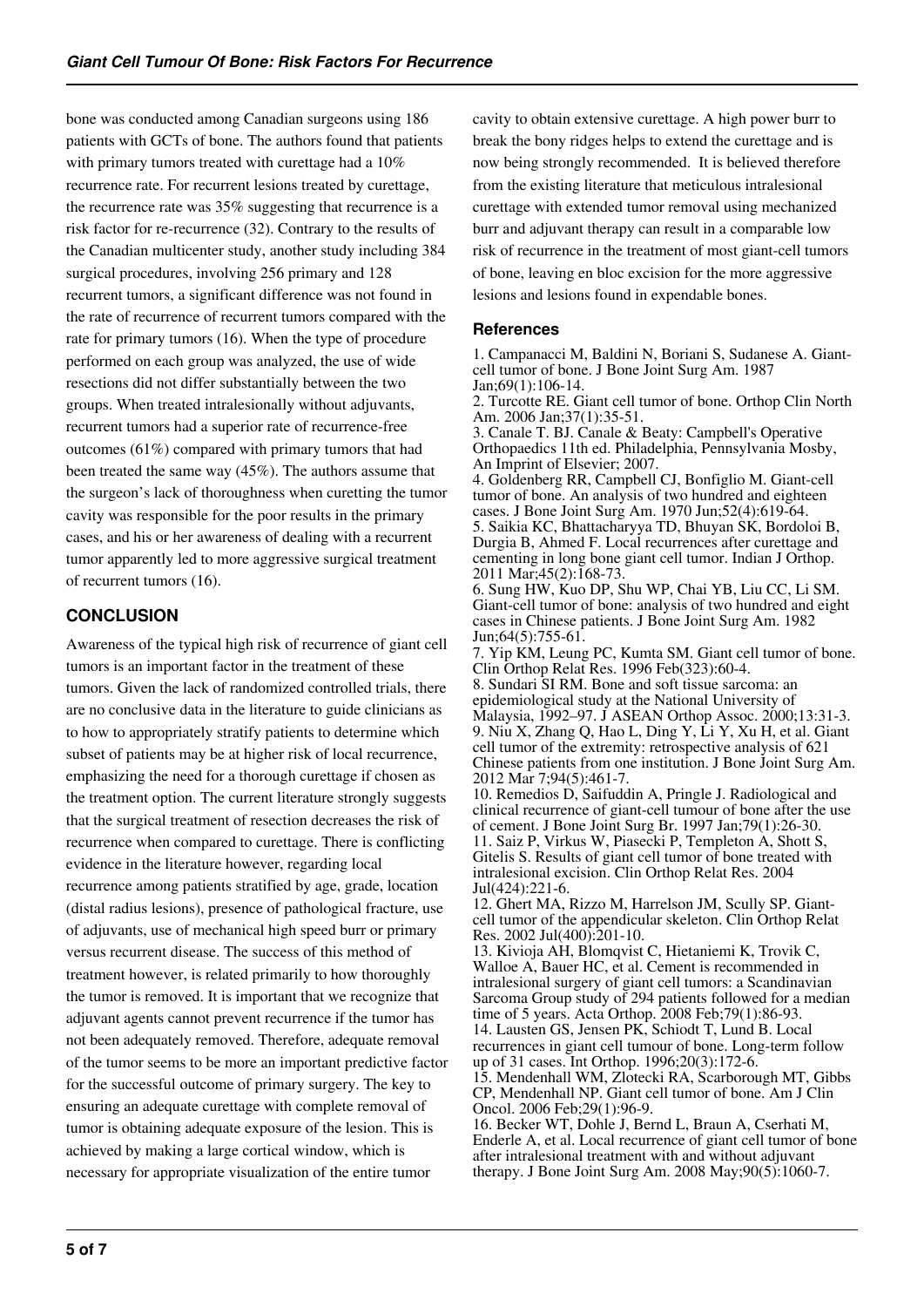17. Klenke FM, Wenger DE, Inwards CY, Rose PS, Sim FH. Giant cell tumor of bone: risk factors for recurrence. Clin Orthop Relat Res. 2011 Feb;469(2):591-9. 18. Errani C, Ruggieri P, Asenzio MA, Toscano A, Colangeli S, Rimondi E, et al. Giant cell tumor of the extremity: A review of 349 cases from a single institution. Cancer Treat Rev. 2010 Feb;36(1):1-7. 19. Balke M, Schremper L, Gebert C, Ahrens H, Streitbuerger A, Koehler G, et al. Giant cell tumor of bone: treatment and outcome of 214 cases. J Cancer Res Clin Oncol. 2008 Sep;134(9):969-78. 20. Vander Griend RA FC. The treatment of giant-cell tumors of the distal part of the radius. . J Bone Joint Surg Am. 1993(75):899-908. 21. O'Donnell RJ, Springfield DS, Motwani HK, Ready JE, Gebhardt MC, Mankin HJ. Recurrence of giant-cell tumors of the long bones after curettage and packing with cement. J Bone Joint Surg Am. 1994 Dec;76(12):1827-33. 22. Harness NG, Mankin HJ. Giant-cell tumor of the distal forearm. J Hand Surg Am. 2004 Mar;29(2):188-93.

23. Kremen TJ, Jr., Bernthal NM, Eckardt MA, Eckardt JJ. Giant cell tumor of bone: are we stratifying results appropriately? Clin Orthop Relat Res. 2012 Mar; 470(3): 677-83.

24. Rock MG, Pritchard DJ, Unni KK. Metastases from histologically benign giant-cell tumor of bone. J Bone Joint Surg Am. 1984 Feb;66(2):269-74.

25. Prosser GH, Baloch KG, Tillman RM, Carter SR, Grimer RJ. Does curettage without adjuvant therapy provide low recurrence rates in giant-cell tumors of bone? Clin Orthop Relat Res. 2005 Jun(435):211-8.

26. Takeuchi A, Tsuchiya H, Niu X, Ueda T, Jeon DG, Wang EH, et al. The prognostic factors of recurrent GCT: a cooperative study by the Eastern Asian Musculoskeletal Oncology Group. J Orthop Sci. 2011 Mar;16(2):196-202. 27. Laurin S, Ekelund L, Persson B. Late recurrence of giant-cell tumor of bone: pharmacoangiographic evaluation. Skeletal Radiol. 1980;5(4):227-31.

28. Scully SP, Mott MP, Temple HT, O'Keefe RJ, O'Donnell RJ, Mankin HJ. Late recurrence of giant-cell tumor of bone. A report of four cases. J Bone Joint Surg Am. 1994 Aug;76(8):1231-3.

29. Rastogi S, Prashanth I, Khan SA, Trikha V, Mittal R.

Giant cell tumor of bone: Is curettage the answer? Indian J Orthop. 2007 Apr;41(2):109-14.

30. Puri A, Agarwal M. Treatment of giant cell tumor of bone: Current concepts. Indian J Orthop. 2007 Apr;41(2):101-8.

31. Gitelis S, Mallin BA, Piasecki P, Turner F. Intralesional excision compared with en bloc resection for giant-cell tumors of bone. J Bone Joint Surg Am. 1993 Nov;75(11):1648-55.

32. Turcotte RE, Wunder JS, Isler MH, Bell RS, Schachar N, Masri BA, et al. Giant cell tumor of long bone: a Canadian Sarcoma Group study. Clin Orthop Relat Res. 2002 Apr(397):248-58.

33. Bini SA, Gill K, Johnston JO. Giant cell tumor of bone. Curettage and cement reconstruction. Clin Orthop Relat Res. 1995 Dec(321):245-50.

34. Blackley HR, Wunder JS, Davis AM, White LM, Kandel R, Bell RS. Treatment of giant-cell tumors of long bones with curettage and bone-grafting. J Bone Joint Surg Am. 1999 Jun;81(6):811-20.

35. Abdelrahman M, Bassiony AA, Shalaby H, Assal MK. Cryosurgery and impaction subchondral bone graft for the treatment of giant cell tumor around the knee. HSS J. 2009 Sep;5(2):123-8.

36. Klenke FM, Wenger DE, Inwards CY, Rose PS, Sim FH. Recurrent giant cell tumor of long bones: analysis of surgical management. Clin Orthop Relat Res. 2011 Apr;469(4):1181-7.

37. Balke M, Ahrens H, Streitbuerger A, Koehler G,

Winkelmann W, Gosheger G, et al. Treatment options for recurrent giant cell tumors of bone. J Cancer Res Clin Oncol. 2009 Jan;135(1):149-58.

38. Malawer MM, Bickels J, Meller I, Buch RG, Henshaw RM, Kollender Y. Cryosurgery in the treatment of giant cell tumor. A long-term followup study. Clin Orthop Relat Res. 1999 Feb(359):176-88.

39. Durr HR, Maier M, Jansson V, Baur A, Refior HJ. Phenol as an adjuvant for local control in the treatment of giant cell tumour of the bone. Eur J Surg Oncol. 1999 Dec; 25(6): 610-8.

40. Trieb K, Bitzan P, Lang S, Dominkus M, Kotz R. Recurrence of curetted and bone-grafted giant-cell tumours with and without adjuvant phenol therapy. Eur J Surg Oncol. 2001 Mar;27(2):200-2.